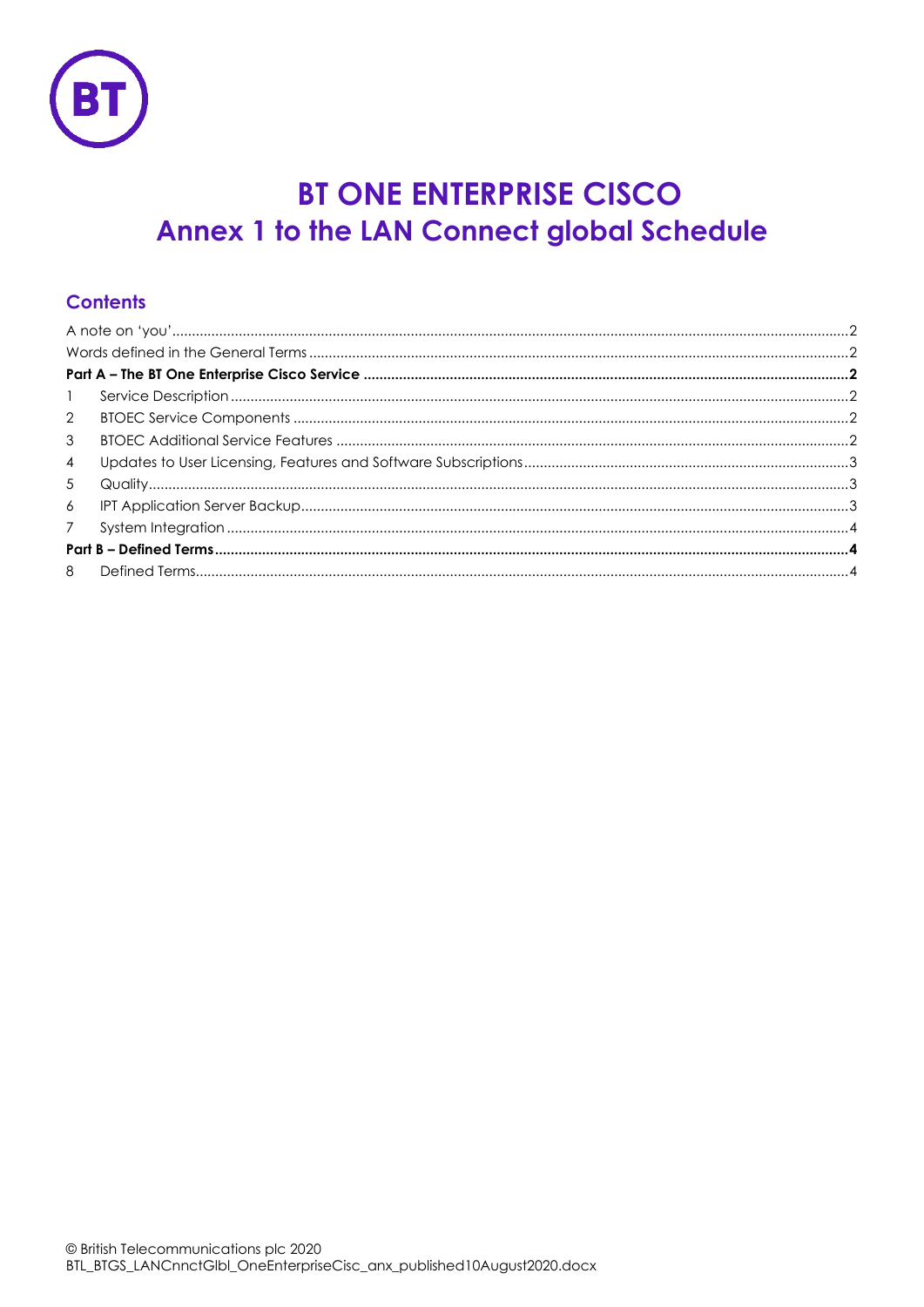

# <span id="page-1-0"></span>**A note on 'you'**

'You' and 'your' mean the Customer.

# <span id="page-1-1"></span>**Words defined in the General Terms**

Words that are capitalised but have not been defined in this Annex have the meanings given to them in the LAN Connect global Schedule or the General Terms.

# <span id="page-1-2"></span>**Part A – The BT One Enterprise Cisco Service**

# <span id="page-1-3"></span>**1 Service Description**

- <span id="page-1-6"></span>1.1 The BT One Enterprise Cisco ("**BTOEC**") service enables the processing, switching and transmission of voice, video and data traffic using open standard IP Telephony technology.
- 1.2 BT does not guarantee and accepts no liability for the quality of any IP Telephony voice calls which are made across any network which is not enabled to carry CoS 1 data from the CoS 3 Model or Expedite Forwarding from the DSCP CoS Model.

# <span id="page-1-4"></span>**2 BTOEC Service Components**

BT will provide to you at least one of the following BTOEC components:

- 2.1 **Cisco Unified Communications Manager ("CUCM")**: CUCM supports Cisco IP end points using SCCP and SIP and can be integrated with other Unified Communications applications to deliver additional functionality including voicemail, unified messaging, contact centre, session management, conferencing and mobility.
- 2.2 **Cisco Unified Communications Manager Business Edition ("CUCMBE")**: CUCMBE can be integrated with the full range of IP endpoints and UC applications to deliver additional functionality including voicemail, unified messaging, contact centre, conferencing and mobility.
- 2.3 **Cisco Unified Communications Manager Express ("CUCME")**: CUCME supports Cisco IP end points using SCCP and SIP and can support traditional PSTN connectivity options using both digital and analogue lines. CUCME can also provide integrations with TAPI clients, has a basic automatic call distribution application option, and can provide an integrated auto attendant, voicemail and interactive voice response systems.

# <span id="page-1-5"></span>**3 BTOEC Additional Service Features**

BT will provide to you the following additional service features for BTOEC if selected by you as set out in the Order:

# 3.1 **Messaging**:

- 3.1.1 **Voice Mail**: enables Users to manage call handling and voice messages.
- 3.1.2 **Unified Messaging**: a type of voice mail service that provides additional functionality by interfacing with a User's email client.
- 3.2 **Presence**: enables publication, collection and oversight of Users' status (e.g. 'on a phone call', 'in a meeting', 'away', available').
- 3.3 **Conferencing**: includes a range of voice, video and web conferencing capabilities.
- 3.4 **Contact Centre**: provides the following three primary functions:
	- 3.4.1 The 'interactive voice response' function provides interaction with callers by way of either dual tone multi frequency (tones generated by pressing the numbers on a phone's keypad) or speech input.
	- 3.4.2 The 'automatic call distribution' function provides the ability to intelligently route and queue calls to agents.
	- 3.4.3 The 'computer telephony integration' function provides interaction with other windows-based desktop applications, such as database interrogation. This does not though extend to full computer telephony integration with CRM systems.
	- 3.4.4 Other functions such as video based contact centre, web chat, and social media integration may also be included.

# 3.5 **Mobility**

- 3.5.1 Where Mobility applications are provided BTOEC is delivered as a BT managed fixed-mobile convergence service enabling integration of the enterprise PBX and fixed voice infrastructure with the Users' Mobile Devices.
- 3.5.2 You will have the following responsibilities: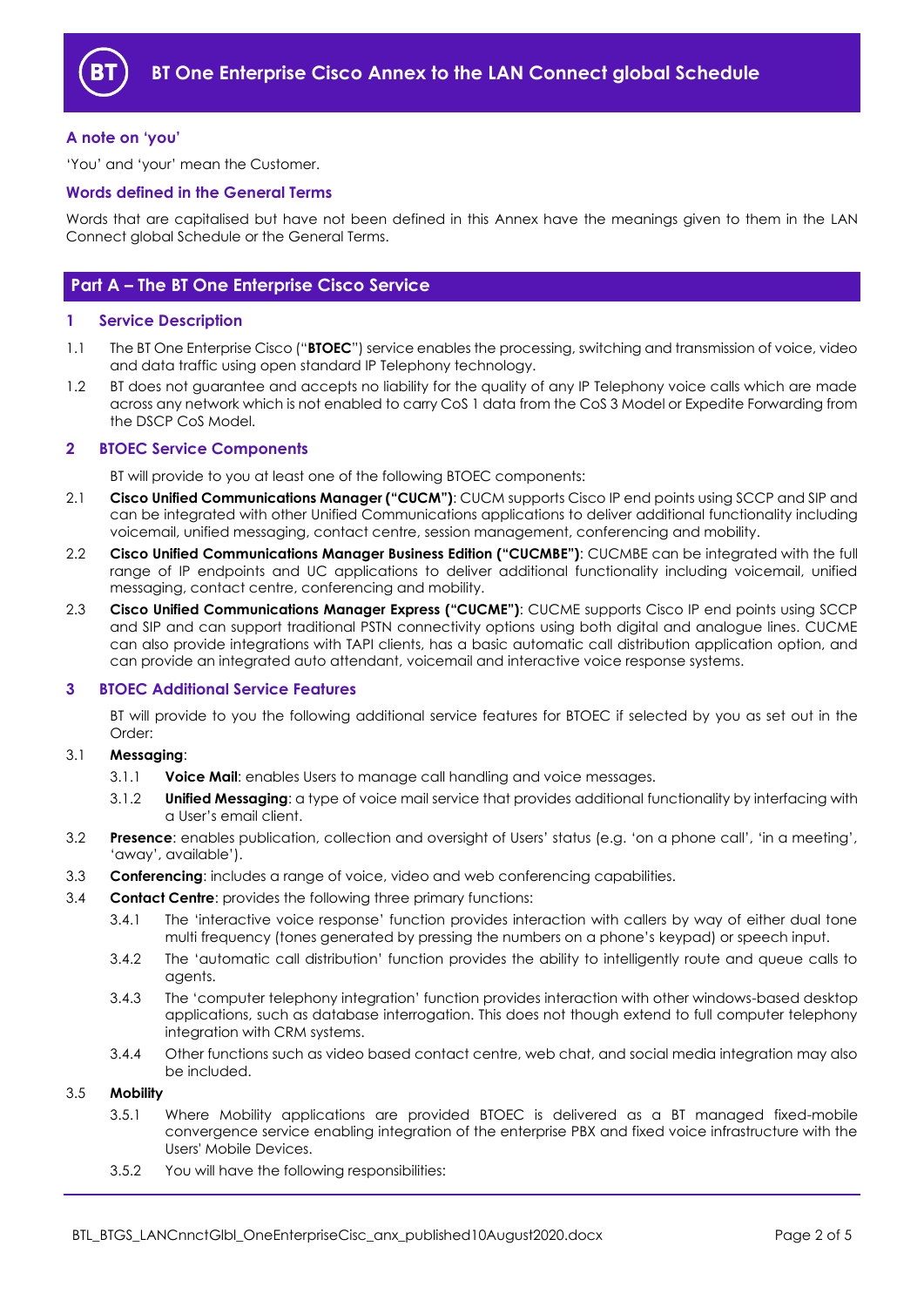

- (a) It is your responsibility to download the Mobile Client onto the User's Mobile Device.
- (b) The Mobile Devices provided for Users by you will support other provided applications which may require a client download and security settings as defined by you. BT is not responsible for issues arising from interaction between the Mobile Client and other applications/clients co-resident on the Mobile Device.
- (c) For Single Mode solutions, you are responsible for provision of suitable Single Mobile Devices and SIM cards.
- (d) For Dual Mode solutions, you are responsible for the supply of suitable Dual Mode Devices and SIM cards.
- (e) You are responsible for ensuring that the contract for mobile services with your MNO is compatible with a fixed-mobile convergence service from BT.
- (f) In the event that the changes are made to your mobile service under the contract with your MNO then any impact upon the Mobility service provided by BT under this Contract attributable to such changes shall incur additional charges to restore BTOEC.
- 3.5.3 BT's responsibility for the Mobility service ends at the Software and server installed at your Site(s) and any Dual Mode Device(s) provided by BT under this Contract (the "**Mobility Service Management Boundary**"). This includes provisioning, maintenance and management of all elements up to the Mobility Service Management Boundary. All your supplied applications (including those supplied by you on the Mobile Devices) and services used in conjunction with the Mobility service are your responsibility and are outside of the Mobility Service Management Boundary. You will contract directly with the MNO provider for the provision of mobile service and BT is not liable for any failure or incidents of the mobile service.
- 3.6 **Voice Recording:** enables the capture of conversations, and may also include instant messaging interactions, email contacts, key strokes and data input between you and your customers.
- 3.7 **Attendant Console applications**: provide the ability to manage several calls from multiple sources. Attendant Console features include: call control, busy lamp field and presence, speed dials, and directory integration.

# <span id="page-2-0"></span>**4 Updates to User Licensing, Features and Software Subscriptions**

- <span id="page-2-3"></span>4.1 You may request free software upgrades for all software applications covered by your:
	- Cisco Unified Workspace Licenses; or  $(\alpha)$
	- $(b)$ Cisco User Connect Licenses,

provided that, you have in place an activated Cisco Unified Communications Software Subscription and Cisco Unified Communications Essential Operate Service for all licensed Users. BT will charge you for installation and configuration of each software upgrade.

Both Cisco User Connect Licenses and Cisco Unified Workspace Licenses are perpetual software licences for Cisco UC applications.

- 4.2 You have sole responsibility for purchasing, activating and renewing:
	- (a) Cisco Unified Workspace Licenses;
	- (b) Cisco User Connect Licenses;
	- (c) Cisco Unified Communications Software Subscriptions;
	- (d) Cisco Unified Communications Essential Operate Services; and
	- (e) Cisco Enterprise Licenses.

# <span id="page-2-1"></span>**5 Quality**

- 5.1 Quality of Service ("**QoS**") for BTOEC may be affected if any of the networks involved in providing the end-toend service are not QoS enabled, i.e. WLAN, LAN and WAN. Where no formal QoS enablement has been created, e.g. Voice Class of Service, then you may experience varying voice quality on calls.
- 5.2 BT does not guarantee the quality of service for Mobile Devices when using collaboration services when connected over the Internet (outside the BT LAN/WAN infrastructure).

# <span id="page-2-2"></span>**6 IPT Application Server Backup**

- 6.1 Where you have taken the On site Archive & Restoration Service, BT will configure those applications with inbuilt back-up functionality to back-up to the NAS server which is supplied with the On site Archive & Restoration Service.
- 6.2 Where you wish to back-up an application which does not have inbuilt back-up functionality, then you are responsible for ensuring that they supply and license necessary backup software and SQL service agent software to support IPT application backups.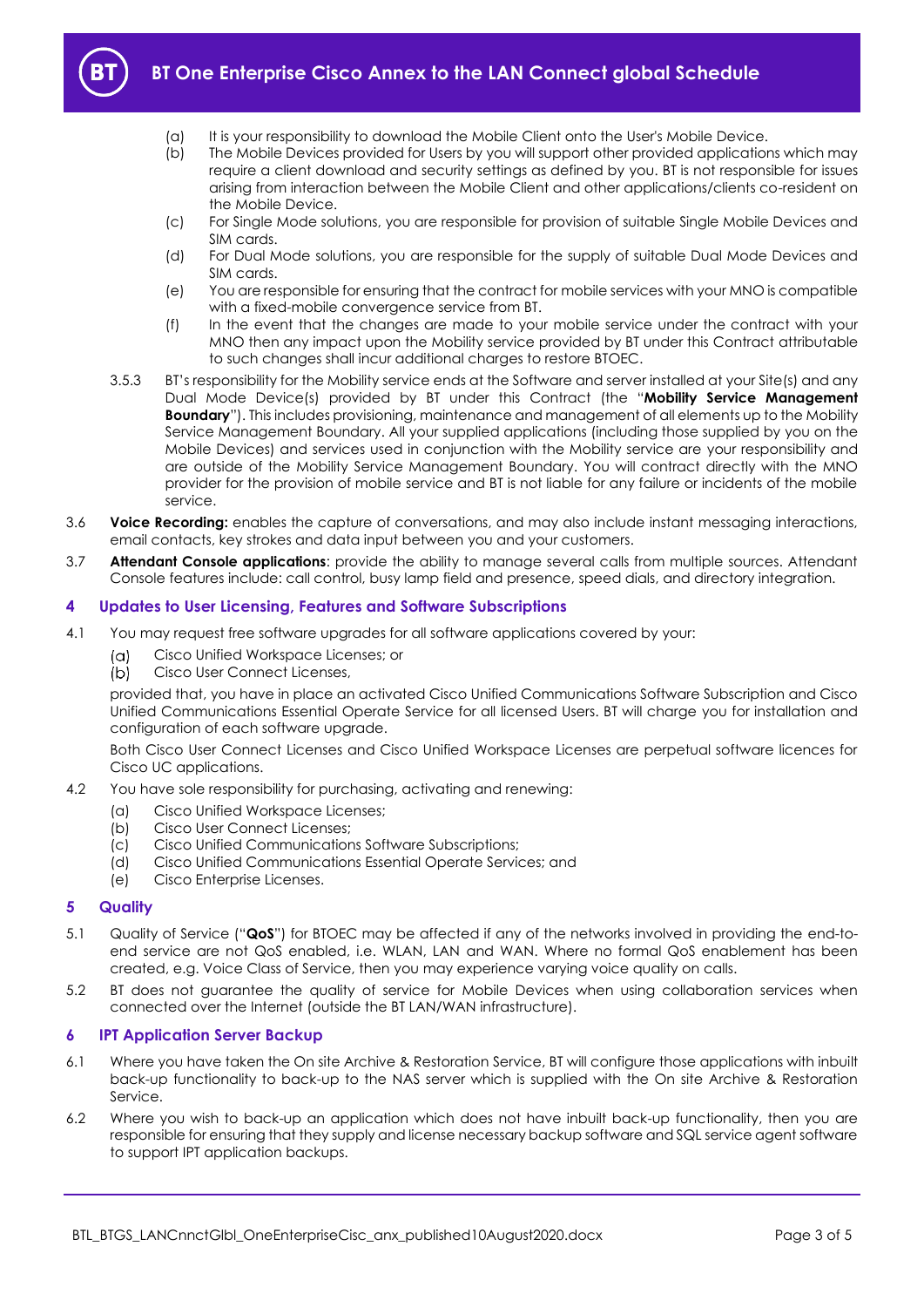

- 6.3 Where you request BT to install and configure backup software supplied by you, BT shall do so, but an additional charge will be payable as agreed in an Order.
- 6.4 You are responsible for in-life management and updating of any of your supplied back-up software on IPT application servers.
- 6.5 You will provide fully licensed antivirus software for IPT backup servers.

# <span id="page-3-0"></span>**7 System Integration**

- 7.1 Where system integration is not being provided by BT you are responsible for providing its own proxy server where there is a requirement to have transparent but controlled access to the internet. You must ensure that every addressable interface in the 'private' side of the design can be addressed from your address pool and policy.
- 7.2 You are responsible for providing details of Users who do and do not have access to BTEOC.
- 7.3 You are responsible for ensuring that testing of the security of the system is undertaken.

# <span id="page-3-1"></span>**Part B – Defined Terms**

# <span id="page-3-2"></span>**8 Defined Terms**

In addition to the defined terms in the General Terms and the Schedule, capitalised terms in this Annex will have the following meanings, and in the case of conflict between these defined terms and the defined terms in either the General Terms or Schedule, these defined terms will take precedence for the purposes of this Annex:

"**BTEOC**" has the meaning given in paragraph [1.1](#page-1-6) of this Annex 1.

"**Cisco**" means Cisco Meraki, a San Francisco corporation, having its principal place of business at 500 Terry A Francois Boulevard, CA 94158, United States of America.

"**Cisco Enterprise License**" means a User based licensing model which is provided with the unified communications subscription service and which allows you to purchase a bundled package of unified communications application options.

"**Cisco Software Support Service**" means a service that can be purchased by you for (minimum) 1, 3 or 5 year terms and that allows BT to activate the Unified Communications Software Subscription; and access Cisco online resources and technical services on behalf of you.

"**Cisco Unified Communications Essential Operate Service"** means the support service from Cisco including remote support for their UC products.

"**Cisco Unified Communications Manager**" or "**CUCM**" means a server based IP-PBX using Linux OS and providing call control and voice application features for enterprise networks.

"**Cisco Unified Communications Manager Business Edition**" or "**CUCMBE**" means a mid-size version of CUCM which is offered as an integrated all-in-one system on a single server, suitable for 1000 Users or less.

"**Cisco Unified Communications Manager Express**" or "**CUCME**" means an IOS based IP-PBX providing call control and voice application features.

"**Cisco Unified Communications Software Subscription**" means a subscription which can be purchased by you for (minimum) 1, 3 or 5 year terms and, if activated and linked to a Cisco Software Support Service, entitles you to software upgrades in accordance with paragraph [4.1](#page-2-3) of this Annex 1.

"**Cisco Unified Workspace License**" means a User-based licensing model which allows you to purchase a bundled package of unified communications application options.

"**Cisco User Connect License**" means a User-based licensing model which allows you to purchase a-la-carte unified communications application options.

"**CoS**" means "**Class of Service**".

"**Customer Handbook**" means the handbook provided to you by BT which provides further information about BTEOC.

"**CRM**" means Customer Relationship Management.

"**DCSP**" means Differentiated Services Code Point.

"**Dual Mode Device**" means a dual mode Mobile Device from the List of Approved Devices that is able to switch from Wi-Fi to GSM. Dual Mode Devices are not supplied as part of this contract and may be purchased separately by you from BT or from third parties.

"**GSM**" means Global System for Mobile Communications.

"**List of Approved Devices**" means the list published by BT from time to time detailing the Mobile Devices suitable for use with mobility applications supplied under this Contract.

"**Mobile Client**" means the software loaded on the User's Mobile Device which enables voice and data traffic to be transmitted using GSM or WiFi networks (when available).